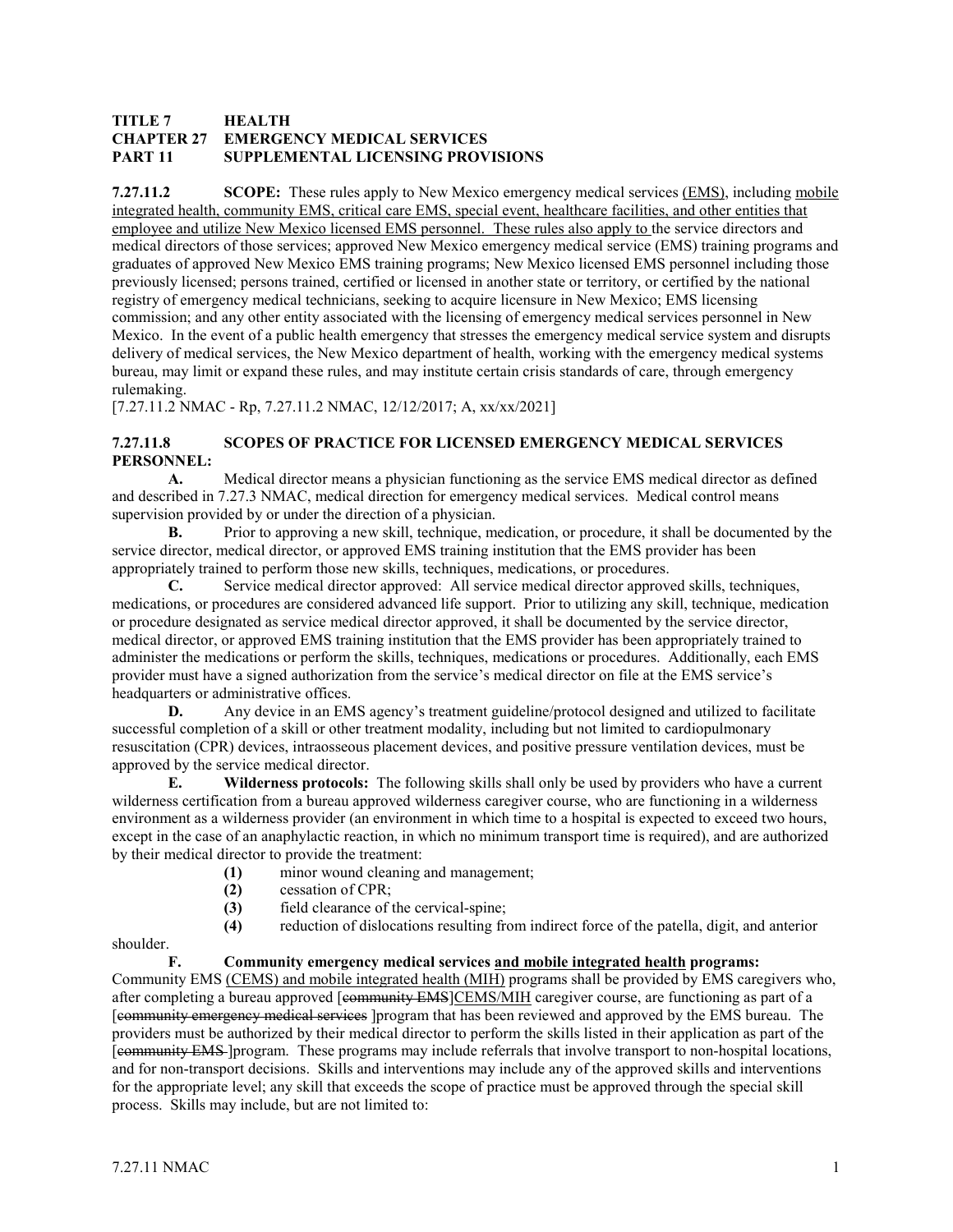**(1)** education of patients in self-medication administration, and assessment of compliance with physician recommendations for health conditions;

**(2)** assessments for preventing falls and other sources of injury by identifying risks in patient

**(3)** provide education on disease prevention;

**(4)** administering immunizations;

**(5)** in collaboration with a healthcare team, assist in developing a care plan, and educate the patient in following the care plan;

**(6)** perform in home patient assessments commensurate with level of education and licensure and facilitate telemedicine clinician contact if available in order to provide information to a care team as to the progress or condition of a patient receiving therapies for medical conditions;

**(7)** provide assistance in locating and contacting appropriate providers of needed social

services; necessary;

homes;

**(8)** treat discovered acute healthcare issues, transporting to emergency department if

**(9)** for chronic and non-acute issues, confirmed with online medical direction and agreed to by the patient, options other than EMS transport may be considered, including:

**(a)** arrange for non-emergent and non-EMS transportation to and care at an appropriate facility, such as a physician's office or urgent care center;

**(b)** provide referral information and arrange for follow up by appropriate care team members or social service personnel.

**(10)** assist with ongoing prescribed wound care.

**G. Critical Care Transport services skills:** Paramedic critical care transport skills shall be used only by paramedic providers who have successfully completed a bureau approved critical care transport paramedic or critical care flight paramedic course. Subsequent to completing the approved course, the critical care paramedic must successfully complete a bureau administered or approved third party exam within one year. Additionally, the paramedics shall be functioning as part of a ground or air EMS agency with an approved critical care transport special skill and authorized by the agency medical director to utilize these skills. Critical care transport program skills are only authorized for use during inter-facility critical care transport activities, with the exception of air ambulance agencies providing emergency scene response; or ground critical care agencies requested to a scene by the local authorized and certified 911 response and transport agencies. Critical care transport special skills and medications that may be administered include, but are not limited to any of the below skills and medications; service specific skills and medication requests must be listed on the EMS agency critical care transport special skill application completed per 7.27.11.10 NMAC:

**(1)** monitoring of infusions including but not limited to anti-arrhythmics, nitrates, vasopressors, blood products, thrombolytics, sedation, pain management and antihypertensive medications that have required titration within the past two hours and may need to have their dosages adjusted during transport;

**(2)** performance of skills not listed in the paramedic scope of practice, such as but not limited to escharotomy, fasciotomy, insertion of chest tubes, pericardiocentesis, blood administration, and nerve blocks; administration of medications, initiation of infusions, and utilization of routes, not listed on the paramedic scope but requested in the EMS agency's special skill application and approved by the medical direction committee and EMS bureau;

**(3)** utilization of advanced patient monitoring, such as invasive hemodynamic monitoring via monitoring of central venous pressure, pulmonary artery pressure, intracranial pressure monitoring, Swan-Ganz catheters, arterial lines, fetal monitoring, point of care lab values, and other monitoring or tests not listed in the paramedic scope, but requested in the EMS agency's special skill application and approved by the medical direction committee and EMS Bureau;

**(4)** utilization of intensive care unit (ICU) level ventilator support, to include ventilators delivering positive end expiratory pressure, with multiple adjustable mode and setting parameters that include inspiratory plateau pressures, pressure regulated volume control, pressure support ventilation, pressure control ventilation, airway pressure release ventilation and others; also, any ventilator delivering a mixture of nitric oxide or other beneficial gas mixtures;

**(5)** transport of patients with intra-aortic balloon pump, temporary internal cardiac pacing, left ventricular assist device or a bi-ventricular assist device and other appropriate devices to address hemodynamic instability as requested in the EMS agency's special skill application and approved by the medical direction committee and EMS bureau;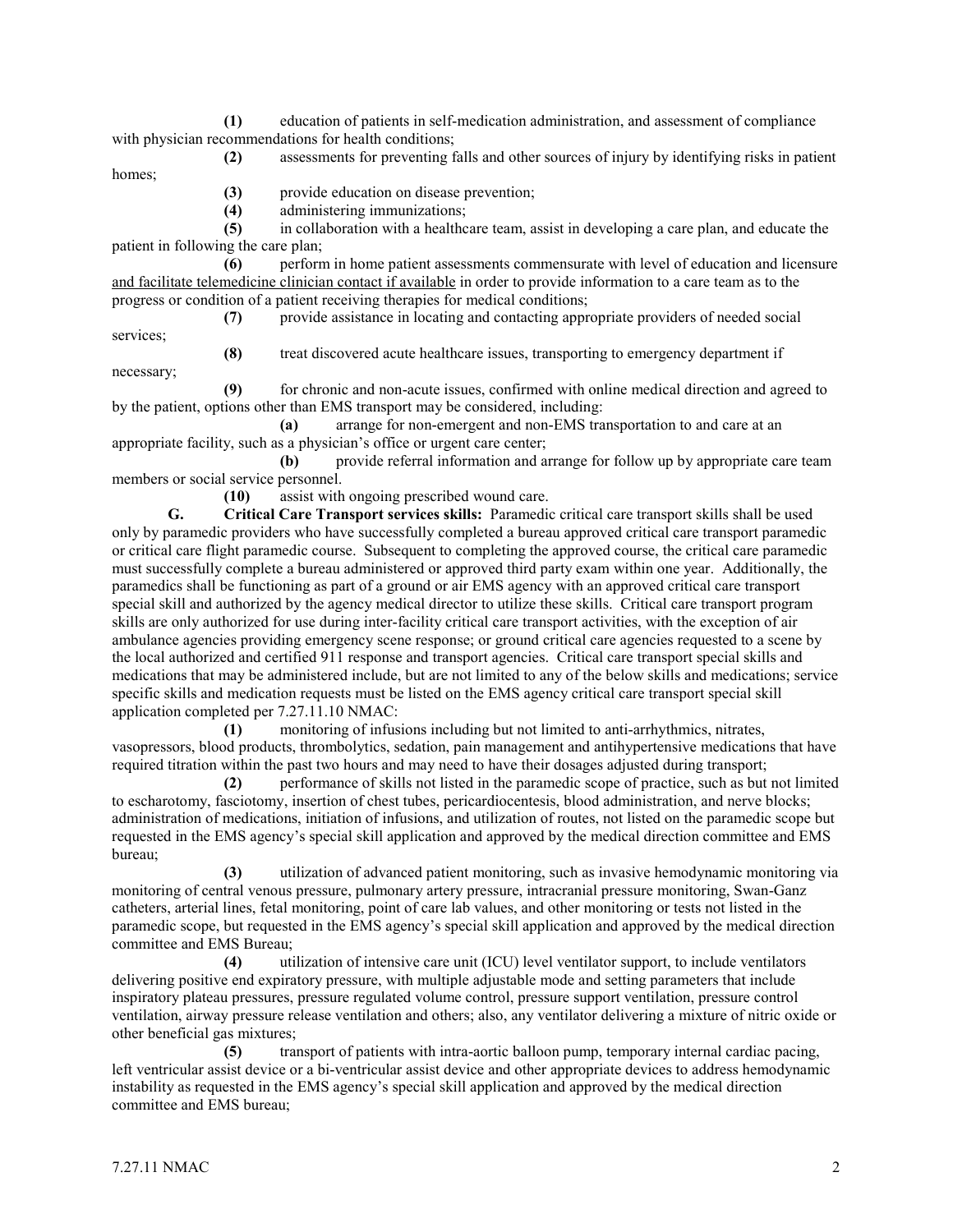**(6)** administer paralytics and sedatives to maintain airway control previously initiated, and administer and perform rapid sequence airway pharmacology and techniques in order to secure an airway in response to patient condition, as requested in the EMS agency's special skill application and approved by the medical direction committee and EMS bureau;

**(7)** pediatric intubation or endotracheal tube management as requested in the EMS agency's special skill application and approved by the medical direction committee and EMS bureau.

**H.** Utilization of pharmacological agents for the primary purpose of sedation, induction, or muscle relaxation to facilitate placement of an advanced airway requires medical direction committee special skills approval.

**I. Over the counter (OTC) medications and products:** A physician medical director may approve a list of over the counter (OTC) medications and products (i.e. NSAID's, antihistamines, anti-diarrheal**,** laxatives, antacids, vitamin supplements, hygiene products and other products) for distribution by an EMS caregiver working under medical direction to a requesting individual during scheduled stand-by situations. Examples are long-term wildfire responses, public events (concerts, rodeos, etc), various industry situations such as movie production and ski patrol, long-term construction & manufacturing projects, long-term search and rescue or tactical operations, and other situations where scheduled stand-by EMS is provided.

**(1)** The OTC medication/product must be properly labeled in individual dose packaging when distributed to the patient. Distribution from a bulk or multi-dose container is not permitted by this scope of practice, as well as other state and federal laws and regulations; medications will be distributed per manufacturer recommendations and labeling directions.

**(2)** The agency/EMS caregiver will maintain a written guideline that contains the list of physician approved OTC medications/products and the conditions for which they may be distributed. Specific dosing information and indications for pediatric patients must be included.

**(3)** The EMS agency/EMS caregiver must develop a method of documentation for the appropriate distribution of the OTC medications/products. This documentation shall include the OTC medication documentation and appropriate patient care report, per 7.27.10.12 NMAC (records and data collection) and 7.27.11.11 NMAC. Public regulation commission (PRC) certified ambulance agencies shall complete patient care

documentation per 18.3.14.24 NMAC.<br>(4) OTC medic **(4)** OTC medications/products are distributed for the patient's self-administration and use. EMS caregivers will not administer OTC medications/products, unless approved elsewhere in the scope of practice for specific EMS patient care situations.

# **J. Licensed emergency medical dispatcher: (EMD).**

**(1)** Medical direction is required for all items in the EMD scope of practice.

**(2)** The following allowable skills may be performed by EMDs who are licensed by the EMS bureau and functioning with an EMS bureau certified New Mexico emergency medical dispatch agency utilizing protocols and any EMD priority reference system approved by the EMS bureau and service medical director.

**(a)** Process calls for medical assistance in a standardized manner, eliciting required information for evaluating, advising, and treating sick or injured individuals, and dispatching an appropriate EMS response.

**(b)** Provide pre-arrival instructions to the patient through the caller when possible and appropriate to do so while functioning in compliance with an emergency medical dispatch priority reference system (EMDPRS).

# **K. EMS first responders (EMSFR):**

**(1) The following allowed drugs may be administered and skills and procedures may be performed without medical direction:**

- **(a)** basic airway management;
- **(b)** use of basic adjunctive airway equipment;
- **(c)** suctioning;
- **(d)** cardiopulmonary resuscitation, according to current ECC guidelines;
- **(e)** obstructed airway management;
- **(f)** bleeding control via direct pressure and appropriate tourniquet use;
- **(g)** [spine immobilization]spinal motion restriction;
- **(h)** splinting (does not include femoral traction splinting);
- **(i)** scene assessment, triage, scene safety;
- **(j)** use of statewide EMS communications system;
- **(k)** emergency childbirth;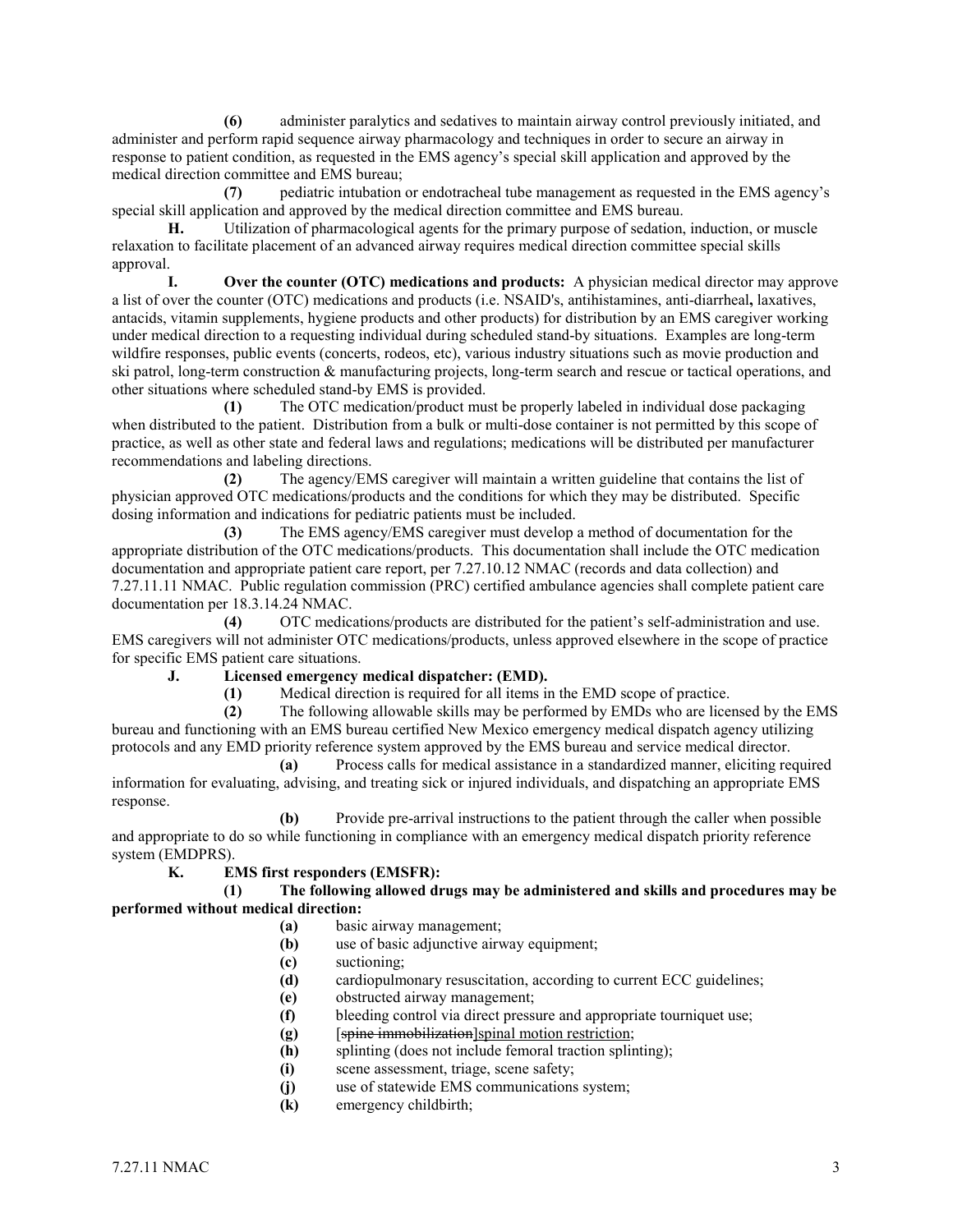- **(l)** glucometry;
- **(m)** oxygen;

**(n)** other non-invasive procedures as taught in first responder courses adhering to

United States Department of Transportation curricula.

### **(2) The following require service medical director approval:**

**(a)** allowable skills:

**(i)** mechanical positive pressure ventilation utilizing a device that may have controls for rate, tidal volume, FiO2, and pressure relief/alarm and does not have multiple automatic ventilation modes; this skill includes devices that provide non-invasive positive pressure ventilation via continuous positive airway pressure (CPAP);

**(ii)** application and use of semi-automatic defibrillators, including cardiac rhythm acquisition for ALS caregiver interpretation or transmission to a care facility; this includes multi-lead documentation;

**(iii)** hemostatic dressings for control of bleeding;

**(iv)** insertion of laryngeal and supraglottic airway devices (examples: king airway, LMA), excluding multi-lumen airways).

- **(b)** administration of approved medications via the following routes:
	- **(i)** nebulized inhalation;
	- **(ii)** nasal mucosal atomization (MA);
	- **(iii)** intramuscular or subcutaneous;
	- **(iv)** oral (PO).
- **(c)** allowable drugs:
	- **(i)** oral glucose preparations;
	- **(ii)** aspirin PO for adults with suspected cardiac chest pain;
	- **(iii)** atropine and pralidoxime via IM auto-injection for treatment of

chemical or nerve agent exposure;

- **(iv)** albuterol (including isomers) via inhaled administration;
- (v) naloxone via nasal mucosal atomizer;<br>(vi) epinephrine<sup>[</sup>via auto-injection device
- epinephrine<sup>[</sup> via auto-injection device], 1:1000, no single dose greater

than 0.3 ml, subcutaneous or intramuscular injection with a pre-measured syringe (including autoinjector) or 0.3 ml TB syringe for anaphylaxis or status asthmaticus refractory to other treatments.

- **(d)** patient's own medication that may be administered:
	- **(i)** bronchodilators using pre-measured or metered dose inhalation device;
	- **(ii)** naloxone, if provided with a nasal MA or IM delivery system.
- **L. EMT-BASIC (EMT-B):**

**(1) The following allowed drugs may be administered and skills and procedures may be performed without medical direction:**

- **(a)** basic airway management;
- **(b)** use of basic adjunctive airway equipment;
- **(c)** suctioning;
- **(d)** cardiopulmonary resuscitation, according to current ECC guidelines;
- **(e)** obstructed airway management;
- **(f)** bleeding control to include appropriate tourniquet usage;
- **(g)** [spine immobilization]spinal motion restriction;
- **(h)** splinting;
- **(i)** scene assessment, triage, scene safety;
- **(j)** use of statewide EMS communications system;
- **(k)** childbirth (imminent delivery);
- **(l)** glucometry;
- **(m)** oxygen;
- **(n)** other non-invasive procedures as taught in EMT-B courses adhering to DOT

curricula;

**(o)** wound management.

### **(2) The following require service medical director approval:**

- **(a)** allowable skills:
	- **(i)** mechanical positive pressure ventilation utilizing a device that may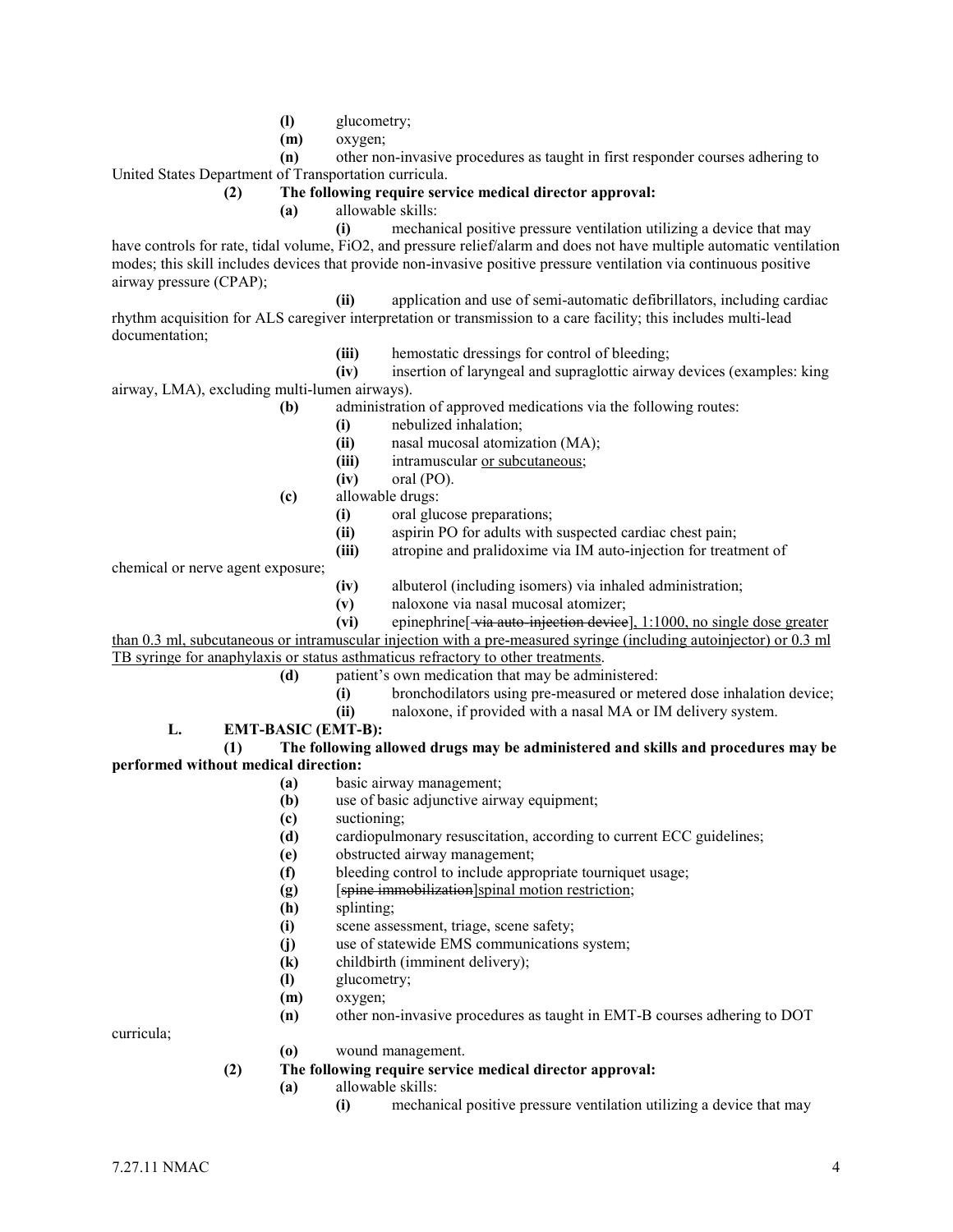have controls for rate, tidal volume, fraction of inspired oxygen (FiO<sub>2</sub>) and pressure relief/alarm and does not have multiple automatic ventilation modes; this skill includes devices that provide non-invasive positive pressure ventilation via continuous positive airway pressure (CPAP);

**(ii)** use of multi-lumen, supraglottic, and laryngeal airway devices (examples: PTLA, combi-tube, king airway, LMA) to include gastric suctioning;

**(iii)** application and use of semi-automatic defibrillators, including cardiac rhythm acquisition for ALS caregiver interpretation or transmission to a care facility; this includes multi-lead documentation;

**(iv)** acupressure;

**(v)** transport of patients with [naso]gastric tubes, urinary catheters, heparin/saline locks, PEG tubes, or vascular access devices intended for outpatient use;

**(vi)** performing point of care testing; examples include serum lactate values, cardiac enzymes, electrolytes, and other diagnostic values;

**(vii)** hemostatic dressings for control of bleeding.

- **(b)** administration of approved medications via the following routes:
	- **(i)** nebulized inhalation;
	- **(ii)** subcutaneous;
	- **(iii)** intramuscular;
	- **(iv)** nasal mucosal atomization (MA);
	- **(v)** oral (PO);
	- **(vi)** intradermal.
- **(c)** allowable drugs:
	- **(i)** oral glucose preparations;
	- **(ii)** aspirin PO for adults with suspected cardiac chest pain;
	- **(iii)** activated charcoal PO;
	- **(iv)** acetaminophen PO[ in pediatric patients with fever];
	- **(v)** atropine and pralidoxime via IM autoinjection for treatment of

chemical or nerve agent exposure.

- **(vi)** albuterol (including isomers), via inhaled administration;
- **(vii)** ibuprofen PO in pediatric or adults to treat fever or pain;
- **(viii)** ipratropium, via inhaled administration, in combination with or after

albuterol administration;

**(ix)** naloxone by SQ, IM, or IN route;

**(x)** epinephrine, 1:1000, no single dose greater than 0.3 ml, subcutaneous or intramuscular injection with a pre-measured syringe (including autoinjector) or 0.3 ml TB syringe for anaphylaxis

or status asthmaticus refractory to other treatments.

- **(d)** patient's own medication that may be administered:
	- **(i)** bronchodilators using pre-measured or metered dose inhalation device;
	- **(ii)** sublingual nitroglycerin for unrelieved chest pain, with on line medical

control only;

**(iii)** situations may arise involving patients with uncommon conditions

requiring specific out of hospital administered medications or procedures; family members or the designated caregiver trained and knowledgeable of the special needs of the patient should be recognized as the expert regarding the care of the patient; EMS can offer assistance in airway management appropriate to their level of licensure, and administer the patient's prescribed medications where appropriate only if the medication is in the EMS provider's scope of practice; EMS services are not expected to provide the prescribed medications for these special needs patients.

**(3) Immunizations and biologicals:** Administration of immunizations, vaccines, biologicals, and TB skin testing is authorized under the following circumstances:

**(a)** to the general public as part of a department of health initiative or emergency response, utilizing department of health protocols; the administration of immunizations is to be under the supervision of a physician, nurse, or other authorized health provider;

**(b)** TB skin tests may be applied and interpreted if the licensed provider has successfully completed required department of health training;

**(c)** in the event of a disaster or emergency, the state EMS medical director or chief medical officer of the department of health may temporarily authorize the administration of pharmaceuticals or tests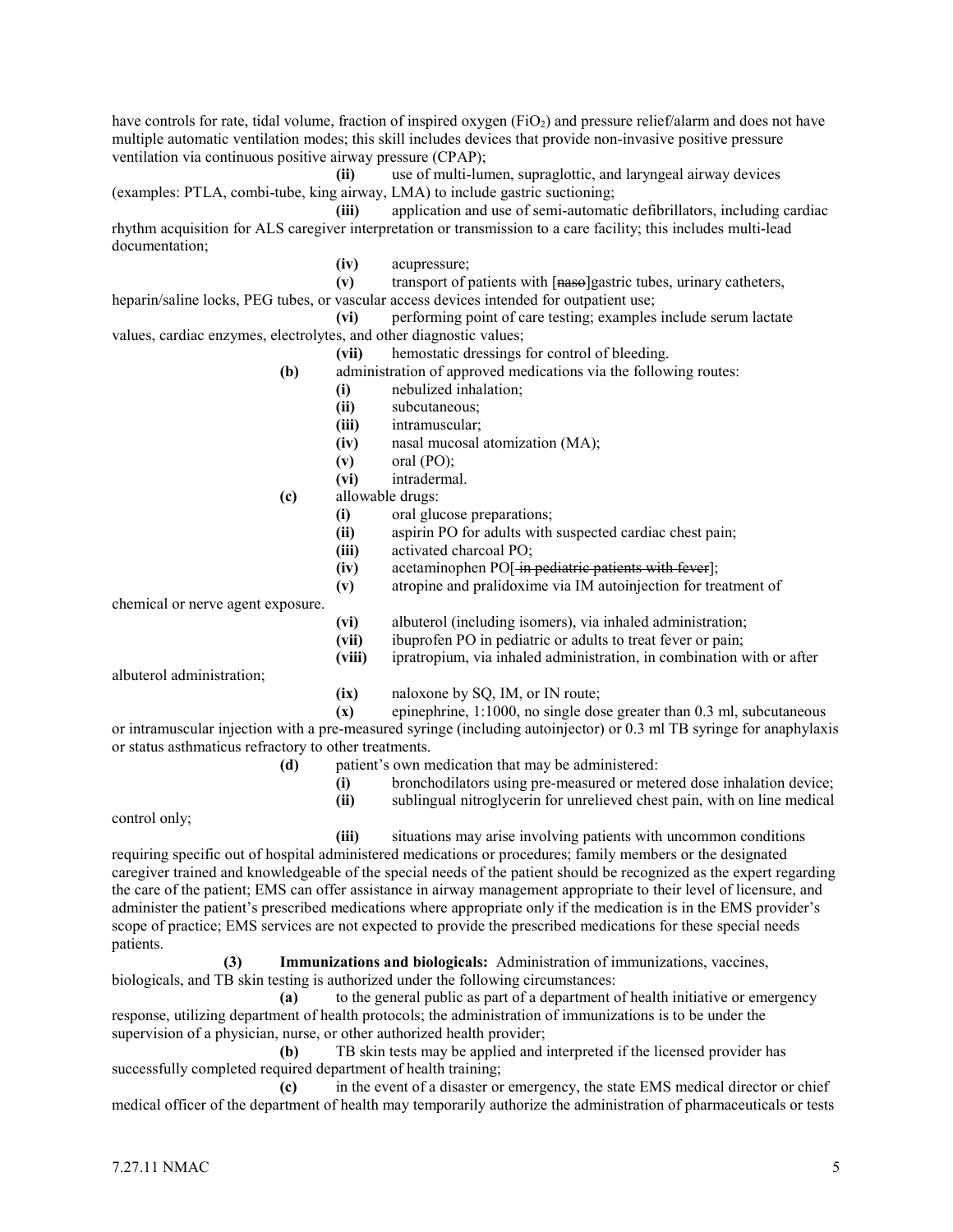not listed above.

#### **M. EMT-INTERMEDIATE (EMT-I):**

#### **(1) The following allowed drugs may be administered and skills and procedures may be performed without medical direction:**

- **(a)** basic airway management;
- **(b)** use of basic adjunctive airway equipment;
- **(c)** suctioning;
- **(d)** cardiopulmonary resuscitation, according to ECC guidelines;
- **(e)** obstructed airway management;
- **(f)** bleeding control including appropriate use of tourniquet;
- **(g)** [spine immobilization]spinal motion restriction;
- **(h)** splinting;
- **(i)** scene assessment, triage, scene safety;
- **(j)** use of statewide EMS communications system;
- **(k)** childbirth (imminent delivery);
- **(l)** glucometry;
- **(m)** oxygen;
- **(n)** wound management.
- **(2) The following require service medical director approval:**
	- **(a)** allowable skills:

**(i)** mechanical positive pressure ventilation utilizing a device that may have controls for rate, tidal volume,  $_{\text{FiO2}}$ , and pressure relief/alarm and does not have multiple automatic ventilation modes; this skill includes devices that provide non-invasive positive pressure ventilation via continuous positive airway pressure (CPAP);

- 
- **(ii)** use of multi-lumen, supraglottic, and laryngeal airway devices (examples: PTLA, combi-tube, king airway, LMA) to include gastric suctioning;

**(iii)** application and use of semi-automatic defibrillators, including cardiac rhythm acquisition for ALS caregiver interpretation or transmission to a care facility; this includes multi-lead documentation;

- **(iv)** acupressure;
- **(v)** transport of patients with [naso]gastric tubes, urinary catheters,

heparin/saline locks, PEG tubes, or vascular access devices intended for outpatient use;

- **(vi)** peripheral venous puncture/access;
- **(vii)** blood drawing;
- **(viii)** pediatric intraosseous tibial access;
- **(ix)** adult intraosseous access;
- **(x)** point of care testing; examples include serum lactate values, cardiac

enzymes, electrolytes, and other diagnostic values;

- **(xi)** hemostatic dressings for control of bleeding.
- **(b)** administration of approved medications via the following routes:
	- **(i)** intravenous;
	- **(ii)** nasal mucosal atomization (MA);
	- **(iii)** nebulized inhalation;
	- **(iv)** sublingual;
	- **(v)** intradermal;
	- **(vi)** intraosseous;
- **(vii)** endotracheal (for administration of epinephrine only, under the direct

supervision of an EMT-paramedic, or if the EMS service has an approved special skill for endotracheal intubation);

- **(viii)** oral (PO);
- **(ix)** intramuscular;
- **(x)** subcutaneous.
- **(c)** allowable drugs:
	- **(i)** oral glucose preparations;
	- **(ii)** aspirin PO for adults with suspected cardiac chest pain;
	- **(iii)** activated charcoal PO;
	- **(iv)** acetaminophen[ PO in pediatric patients with fever];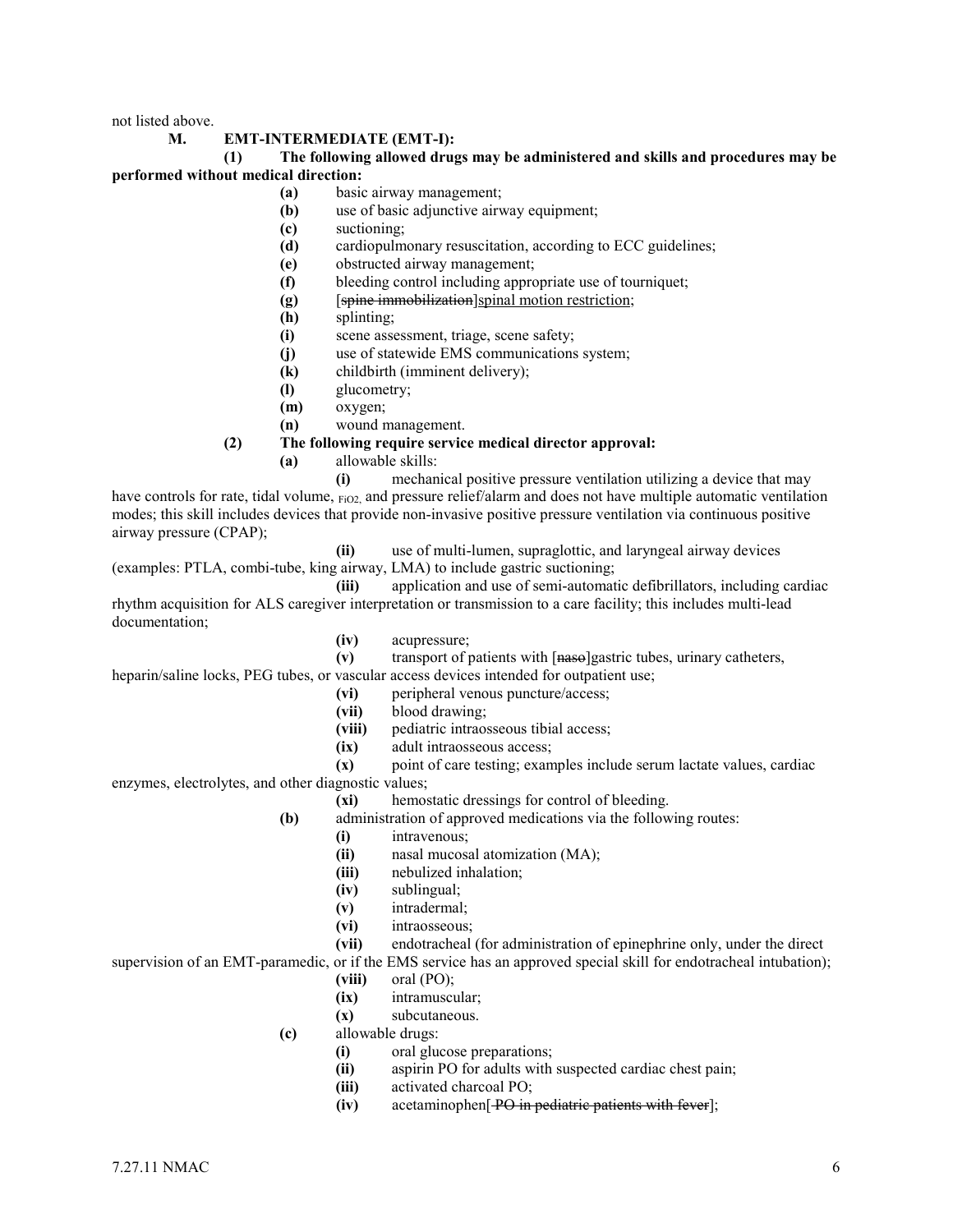**(v)** ibuprofen PO to pediatrics and adults for pain or fever; IV or IM [with online medical direction only]ketorolac for pain;

**(vi)** IM autoinjection of the following agents for treatment of chemical or nerve agent exposure: atropine, pralidoxime;

**(vii)** albuterol (including isomers) via inhaled administration;

albuterol administration;

- **(ix)** naloxone;
- **(x)** I.V. fluid therapy (except blood or blood products);
- **(xi)** dextrose;

**(xii)** epinephrine (1:1000), SQ or IM (including autoinjector) for

anaphylaxis and known asthmatics in severe respiratory distress (no single dose greater than 0.3 cc);

**(xiii)** epinephrine (1:10,000) in pulseless cardiac arrest for both adult and pediatric patients; epinephrine may be administered via the endotracheal tube in accordance with most current ACLS and PALS guidelines;

**(xiv)** nitroglycerin (sublingual); must have intravenous access established prior to administration or approval of online medical control if IV access is unavailable; **(xv)** morphine, fentanyl, or dilaudid for use in pain control with approval of

on-line or off-line (written protocol) medical control;

- **(xvi)** diphenhydramine for allergic reactions or dystonic reactions;
- **(xvii)** glucagon, to treat hypoglycemia in diabetic patients when intravenous

access is not obtainable;

- **(xviii)** anti-emetic agents, for use as an anti-emetic only;
- **(xix)** corticosteroids for respiratory illness or allergic reaction;
- **(xx)** hydroxycobalamine;

**(xxi)** lidocaine two percent, preservative and epinephrine free for IV use) for administration into the intraosseous space on pain responsive adult patients while receiving intraosseous fluids or medications.

**(d)** patient's own medication that may be administered:

- **(i)** bronchodilators using pre-measured or metered dose inhalation device;
- **(ii)** sublingual nitroglycerin for unrelieved chest pain; must have

intravenous access established prior to administration or approval of online medical control if IV access is unavailable;

**(iii)** glucagon;

situations may arise involving patients with uncommon conditions

requiring specific out of hospital administered medications or procedures; family members or the designated caregiver trained and knowledgeable of the special needs of the patient should be recognized as the expert regarding the care of the patient; EMS can offer assistance in airway management appropriate to their level of licensure, IV access, and the administration of the patient's prescribed medications where appropriate only if the medication is in the EMS provider's scope of practice; online (direct contact) medical control communication must be established with the medical control physician approving the intervention; EMS services are not expected to provide the prescribed medications for these special needs patients.

**(e)** drugs allowed for monitoring during interfacility transport:

**(i)** potassium; intermediate EMT's may monitor IV solutions that contain potassium during transport (not to exceed 20 mEq/1000cc or more than 10 mEq/hour);

**(ii)** antibiotics and other anti-infectives utilizing an infusion pump; intermediate EMT's may monitor antibiotic or other anti-infective agents, provided a hospital initiated infusion has been running for a minimum of 30 minutes prior to the intermediate initiating the transfer, and the intermediate EMT is aware of reactions for which to monitor and the appropriate action to take before assuming responsibility for patient care.

**(f)** immunizations and biologicals: administration of immunizations, vaccines, biologicals, and TB skin testing is authorized under the following circumstances:

**(i)** to the general public as part of a department of health initiative or emergency response, utilizing department of health protocols; the administration of immunizations is to be under the supervision of a physician, nurse, or other authorized health provider;

**(ii)** administer vaccines to EMS and public safety personnel;

**<sup>(</sup>viii)** ipratropium, via inhaled administration in combination with or after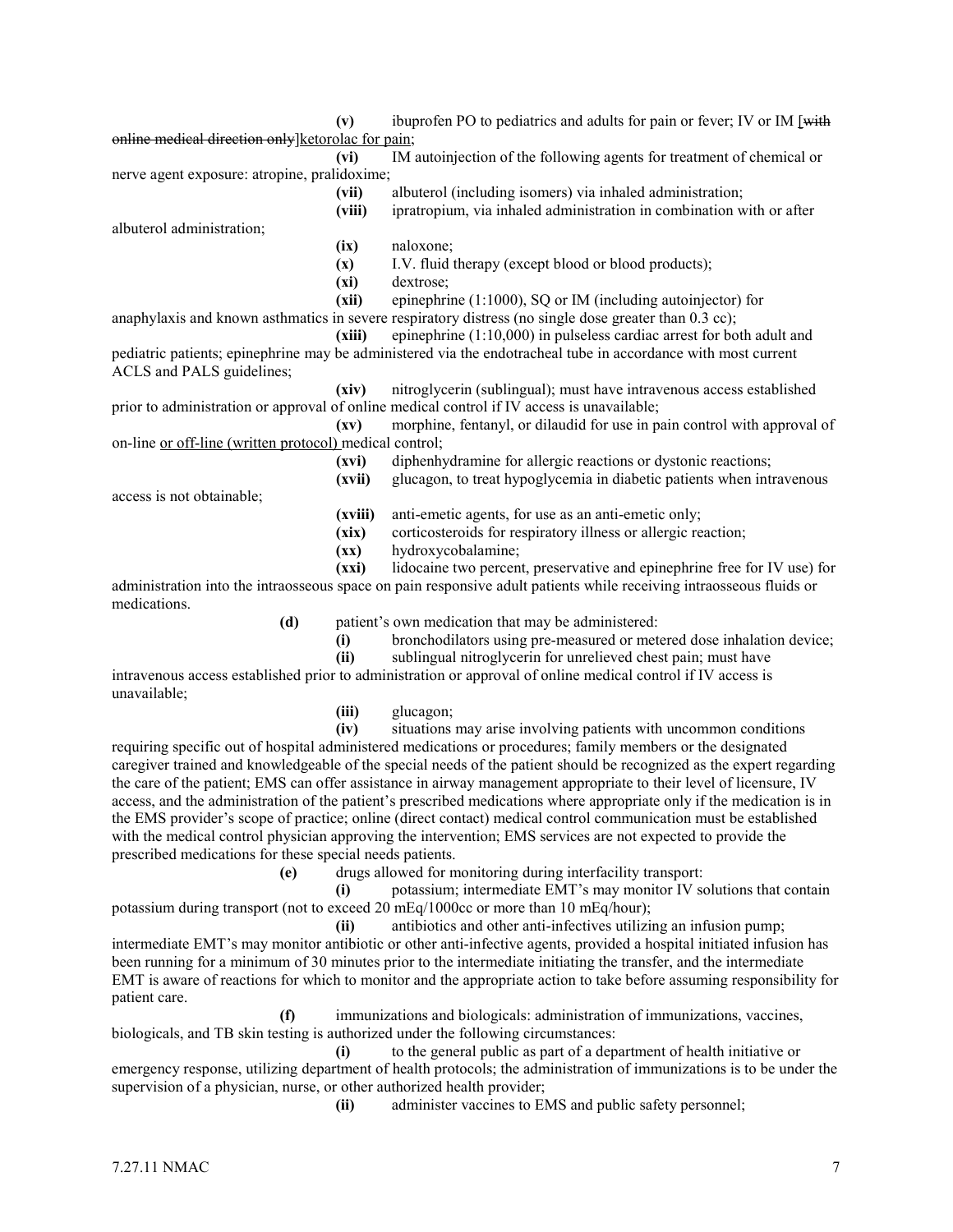**(iii)** TB skin tests may be applied and interpreted if the licensed provider has successfully completed required department of health training;

**(iv)** in the event of a disaster or emergency, the state EMS medical director or chief medical officer of the department of health may temporarily authorize the administration of pharmaceuticals or tests not listed above.

# **N. EMT-PARAMEDIC (EMT-P):**

### **(1) The following allowed drugs may be administered and skills and procedures may be performed without medical direction:**

- **(a)** basic airway management;
- **(b)** use of basic adjunctive airway equipment;
- **(c)** suctioning;
- **(d)** cardiopulmonary resuscitation, according to current ECC guidelines;
- **(e)** obstructed airway management;
- **(f)** bleeding control including the appropriate use of tourniquet;
- **(g)** [spine immobilization]spinal motion restriction;
- **(h)** splinting;
- **(i)** scene assessment, triage, scene safety;
- **(j)** use of statewide EMS communications system;
- **(k)** childbirth (imminent delivery);
- **(l)** glucometry;
- **(m)** oxygen;
- **(n)** wound management.
- **(2)** The following require service medical director approval:
	- **(a) allowable skills:**

**(i)** mechanical positive pressure ventilation utilizing a device that may have controls for rate, tidal volume, FiO2, and pressure relief/alarm and has multiple automatic ventilation modes; this skill includes devices that provide non-invasive positive pressure ventilation (including continuous positive airway pressure (CPAP) and bi-level positive airway pressure (BPAP);

**(ii)** use of multi-lumen, supraglottic, and laryngeal airway devices

(examples: PTLA, combi-tube, king airway, LMA) to include gastric suctioning; (iii) transport of patients with [nase]gastric tubes, urinary catheters,

heparin/saline locks, PEG tubes, or vascular access devices[-intended for outpatient use];

- **(iv)** application and use of semi-automatic defibrillators;
- **(v)** acupressure;
- **(vi)** peripheral venous puncture/access;
- **(vii)** blood drawing;
- **(viii)** I.V. fluid therapy;
- **(ix)** direct laryngoscopy for endotracheal intubation and removal of foreign

body in patients 13 and older; for patients 12 and under, for removal of foreign body only;

- **(x)** endotracheal intubation for patients over the age of 12;
- **(xi)** thoracic decompression (needle thoracostomy);
- **(xii)** surgical cricothyroidotomy;
- (xiii) insertion of [naso]gastric tubes;
- **(xiv)** cardioversion and manual defibrillation;
- **(xv)** external cardiac pacing;
- **(xvi)** cardiac monitoring;
- **(xvii)** use of infusion pumps;
- **(xviii)** initiation of blood and blood products with on-line medical control;
- **(xix)** intraosseous access;
- **(xx)** performing point of care testing; examples include serum lactate

values, cardiac enzymes, electrolytes, and other diagnostic values;

- **(xxi)** hemostatic dressings for control of bleeding;
- **(xxii)** vagal maneuvers.
- **(b) administration of approved medications via the following routes**:
	- **(i)** intravenous;
	- **(ii)** nasal mucosal atomization (MA);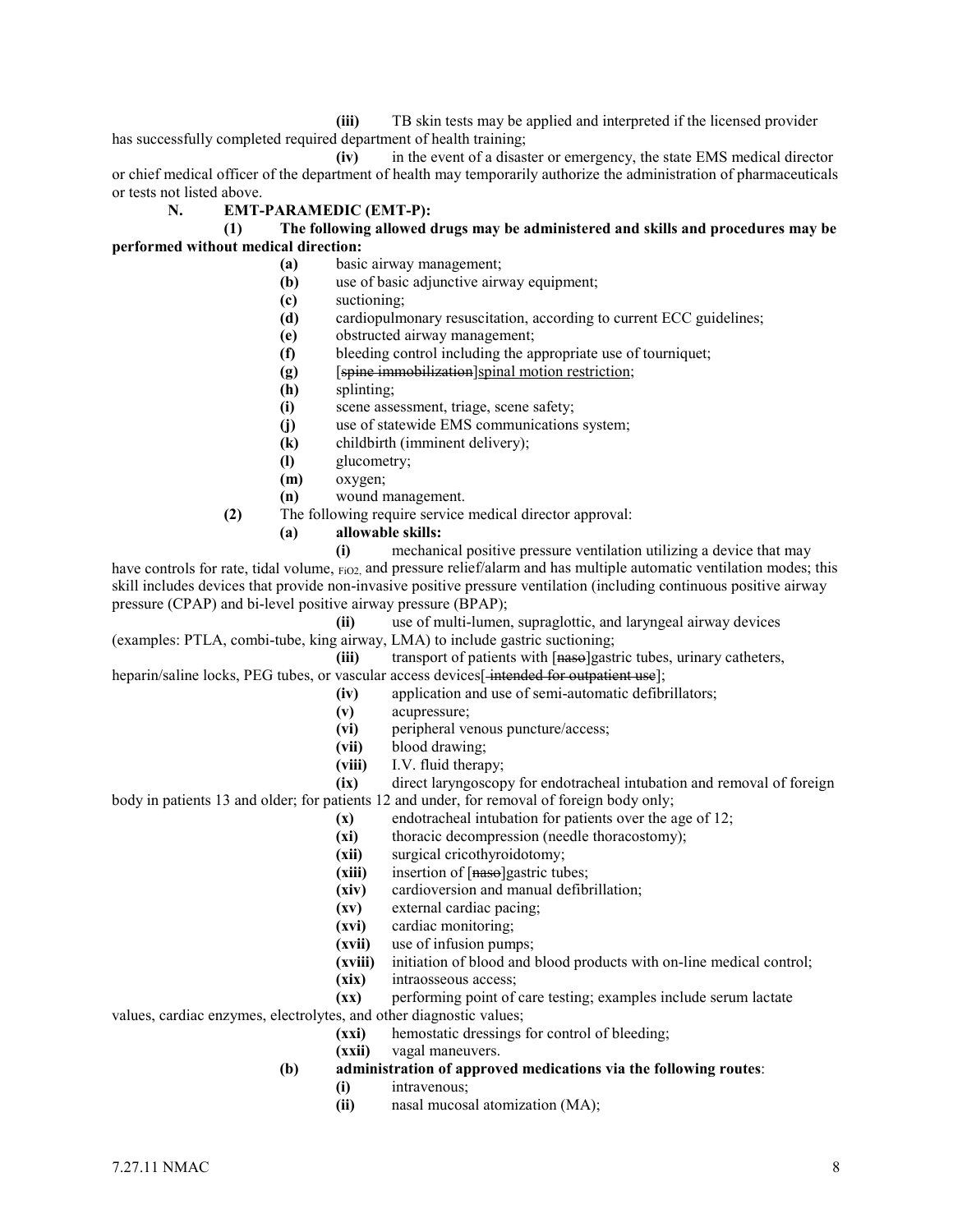|                                                                                                                                                                | (iii)                    | nebulized inhalation;                                                                      |
|----------------------------------------------------------------------------------------------------------------------------------------------------------------|--------------------------|--------------------------------------------------------------------------------------------|
|                                                                                                                                                                | (iv)                     | sublingual;                                                                                |
| (v)                                                                                                                                                            |                          | intradermal;                                                                               |
|                                                                                                                                                                | (vi)                     | intraosseous;                                                                              |
|                                                                                                                                                                | (vii)                    | endotracheal;                                                                              |
|                                                                                                                                                                | (viii)                   | oral $(PO)$ ;                                                                              |
|                                                                                                                                                                | (ix)                     | intramuscular;                                                                             |
| (x)                                                                                                                                                            |                          | topical;                                                                                   |
|                                                                                                                                                                | (xi)                     | rectal;                                                                                    |
|                                                                                                                                                                | (xii)                    | IV drip;                                                                                   |
|                                                                                                                                                                | (xiii)                   | subcutaneous.                                                                              |
| (c)                                                                                                                                                            |                          | allowable drugs:                                                                           |
| (i)                                                                                                                                                            |                          | acetaminophen;                                                                             |
| (ii)                                                                                                                                                           |                          | activated charcoal;                                                                        |
|                                                                                                                                                                | (iii)                    | adenosine;                                                                                 |
|                                                                                                                                                                | (iv)                     | albuterol (including isomers);                                                             |
| (v)                                                                                                                                                            |                          | amiodarone;                                                                                |
|                                                                                                                                                                | (vi)                     | aspirin;                                                                                   |
|                                                                                                                                                                | (vii)                    | atropine sulfate;                                                                          |
|                                                                                                                                                                | (viii)                   | benzodiazepines;                                                                           |
|                                                                                                                                                                | (ix)                     | calcium preparations;                                                                      |
| (x)                                                                                                                                                            |                          | corticosteroids;                                                                           |
|                                                                                                                                                                | (xi)                     | dextrose;                                                                                  |
|                                                                                                                                                                | (xiii)                   | diphenhydramine;                                                                           |
|                                                                                                                                                                | (xiv)                    | epinephrine;                                                                               |
|                                                                                                                                                                | (xv)                     | furosemide;                                                                                |
|                                                                                                                                                                | (xvi)                    | glucagon;                                                                                  |
|                                                                                                                                                                | (xvii)                   | hydroxycobalamine;                                                                         |
|                                                                                                                                                                | (xviii)                  | ipratropium;                                                                               |
|                                                                                                                                                                | (xix)                    | lidocaine;                                                                                 |
|                                                                                                                                                                | $(\mathbf{x}\mathbf{x})$ | magnesium sulfate;                                                                         |
|                                                                                                                                                                | (xxi)                    | naloxone;                                                                                  |
|                                                                                                                                                                | (xxii)                   | narcotic analgesics;                                                                       |
|                                                                                                                                                                | (xxiii)                  | nitroglycerin;                                                                             |
|                                                                                                                                                                | (xxiv)                   | nonsteroidal anti-inflammatory drugs (NSAIDS) to pediatric or adult                        |
| patients with pain or fever;                                                                                                                                   |                          |                                                                                            |
|                                                                                                                                                                | (xxy)                    | oral glucose preparations;                                                                 |
|                                                                                                                                                                | (xxvi)                   | oxytocin;                                                                                  |
|                                                                                                                                                                |                          | (xxvii) phenylephrine nasal spray;                                                         |
|                                                                                                                                                                |                          | (xxviii) pralidoxime, IM auto-injection for treatment of chemical and nerve                |
| agent exposure;                                                                                                                                                |                          |                                                                                            |
|                                                                                                                                                                | (xxix)                   | anti-emetic agents, for use as an anti-emetic only;                                        |
|                                                                                                                                                                | $(\mathbf{xx})$          | sodium bicarbonate;                                                                        |
|                                                                                                                                                                | (xxxi)                   | thiamine;                                                                                  |
|                                                                                                                                                                |                          | (xxxii) topical anesthetic ophthalmic solutions;                                           |
|                                                                                                                                                                |                          | (xxxiii) tranexamic acid; for patients >15 years of age, bolus of 1000 mg in $250$         |
| co of normal saline over 10 minutes followed by 1000 mg in a liter of normal saline over 8 hours.<br>$[($ <b>xxxiii</b> ) $]$ <b>xxxiv</b> vasopressor agents; |                          |                                                                                            |
|                                                                                                                                                                |                          |                                                                                            |
|                                                                                                                                                                |                          | $[(xxxiv)]$ $xxxy$<br>intravenous fluids.<br>stan inter facility transports (initiated and |

**(3) Drugs allowed for monitoring during inter-facility transports** (initiated and administered by the sending facility with defined dosing parameters and requiring an infusion pump when given by continuous infusion unless otherwise specified); [the infusion may be terminated by the paramedic if appropriate, but if further adjustments are anticipated, appropriate hospital personnel should accompany the patient, or a critical eare transport unit should be utilized]any titration of one of these medications outside of the predefined dosing parameters requires online physician medical control:<br>(a) potassium (no infl

potassium (no infusion pump needed if concentration not greater than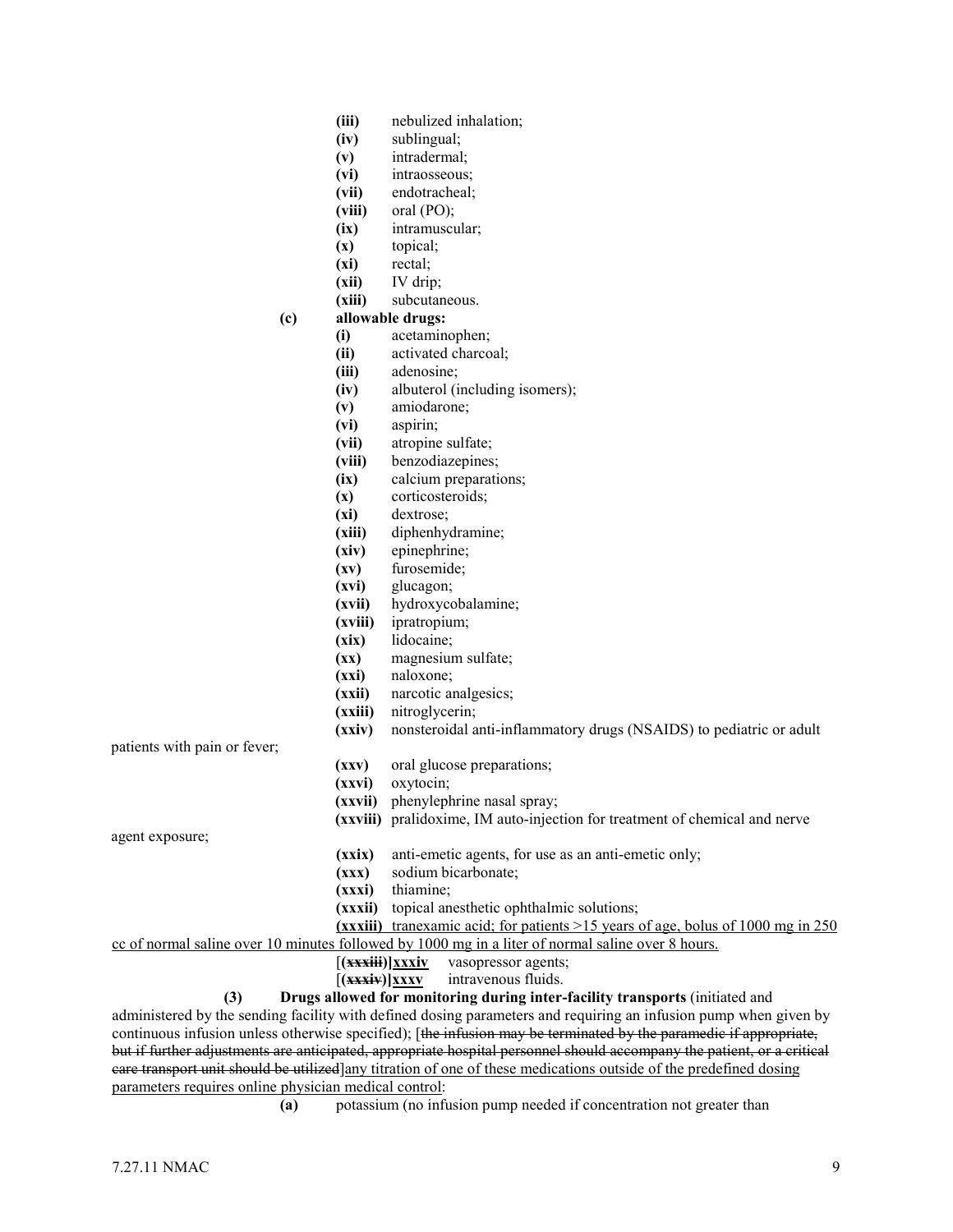20mEq/1000cc;

**(b)** anticoagulation type blood modifying agents (such as fibrolytic drugs, heparin,

glycoprotein IIb-IIIa inhibitors/antagonists);

- **(c)** tranexamic acid (txa);
- **(d)** procainamide; **(e)** mannitol;
- **[(f)]** [blood and blood products (no pump required);]
- **[(g)](f)** aminophylline;
- **[(h)](g)** antibiotics and other anti-infective agents;
- **[(i)](h)** sodium nitroprusside;
- **[(j)](i)** insulin;
- **[(k)](j)** terbutaline;
- **[(l)](k)** octreotide;
- **[(m)](l)** nutritional supplements;
- **[(n)](m)** beta blockers;
- **[(o)](n)** calcium channel blockers;
- **(o)** dobutamine
- **(p)** nesiritide;
- **(q)** propofol in patients that are intubated prior to transport;
- **(r)** proton pump inhibitors and H2 antagonists;
- **(s)** crotalidae polyvalent immune fab (ovine) ("crofab") [erofab] or anavip

(crotalidae immune fab2 (equine)); either may be monitored during inter-facility transport provided the [physician] facility initiated [erofab] infusion has been running for a minimum of 30 minutes prior to the paramedic initiating the transfer and assuming responsibility for patient care.

**(4) Immunizations and biologicals:** administration of immunizations, vaccines, biologicals, and TB skin testing is authorized under the following circumstances:

**(a)** to the general public as part of a department of health initiative or emergency response, utilizing department of health protocols; the administration of immunizations is to be under the supervision of a physician, nurse, or other authorized health provider;

**(b)** administer vaccines to EMS and public safety personnel;

**(c)** TB skin tests may be applied and interpreted if the licensed provider has successfully completed required department of health training;

**(d)** in the event of a disaster or emergency, the state EMS medical director or chief medical officer of the department of health may temporarily authorize the administration of other pharmaceuticals or tests not listed above.

# **(5) Skills approved for monitoring in transport:**

- **(a)** internal cardiac pacing;
- **(b)** chest tubes.
- **(6) Medications for administration during patient transfer:**
	- **(a)** retavase (second dose only);
		- **(b)** protamine sulfate;

**(c)** non-depolarizing neuromuscular blocking agents in patients that are intubated

prior to transport;

**(d)** acetylcysteine.

# **(7) Patient's own medication that may be administered:**

**(a)** epoprostenol sodium, treprostinil sodium, or other medications utilized for certain types of pulmonary hypertension;

- - **(b)** bronchodilators using pre-measured or metered dose inhalation device;

**(c)** sublingual nitroglycerin for unrelieved chest pain; must have intravenous access

- established prior to administration;
	- **(d)** glucagon;

**(e)** situations may arise involving patients with uncommon conditions requiring specific out of hospital administered medications or procedures; family members or the designated caregiver trained and knowledgeable of the special needs of the patient should be recognized as the expert regarding the care of the patient; EMS can offer assistance in airway management appropriate to their level of licensure, IV access, and the administration of the patient's prescribed medications where appropriate only if the medication is in the EMS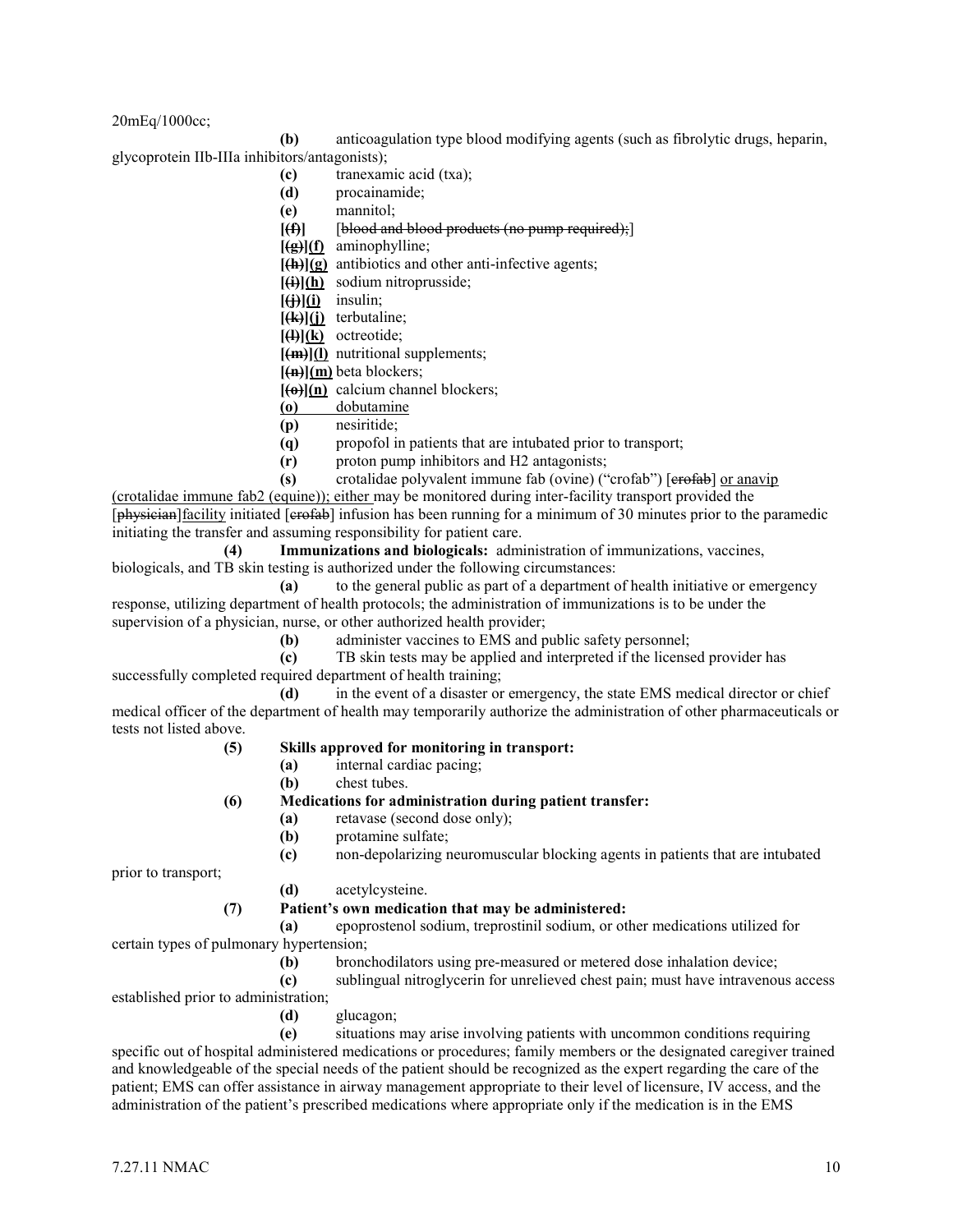provider's scope of practice; online (direct contact) medical control communication must be established with the medical control physician approving the intervention; EMS services are not expected to provide the prescribed medications for these special needs patients.

[7.27.11.8 NMAC - Rp, 7.27.11.8 NMAC, 12/12/2017; A, xx/xx/2021]

**7.27.11.9 APPROVED TRAINING PROGRAMS:** "Approved emergency medical services training program" means a New Mexico emergency medical services training program that is sponsored by a post-secondary educational institution, is accredited by [the ]a bureau approved national accrediting organization for emergency medical services or active in the accreditation process, and is approved by the joint organization on education (JOE) and participates in the joint organization on education. Currently, there are [five]six approved EMS training programs.

**A. Emergency medical services academy.** University of New Mexico, (700 Camino De Salud NE., Albuquerque, New Mexico 87106, Tel: 505-272-5757). The EMS academy is designated as the lead training agency for providers in New Mexico as stated in Section 24-10B-12 NMSA 1978. The EMS academy teaches formal EMS education courses including EMS first responder, EMT-basic, EMT-intermediate, and EMT-paramedic.

**B. Dona Ana community college.** New Mexico state university, (Box 30001, Las Cruces, NM 88003-000 1 ,Tel: 505-527-7530). Dona Ana community college teaches formal EMS education courses including EMS first responder, EMT-basic, EMT-intermediate, and EMT-paramedic.

**C. Eastern New Mexico university.** EMS program, (Box 6000, Roswell, NM 88202-6000, Tel: 505- 624-7000). The eastern New Mexico university teaches formal EMS education courses including EMS first responder, EMT-basic, EMT-intermediate, and EMT-paramedic.

**D. Central New Mexico community college.** EMS program, (525 Buena Vista Rd. SE, Albuquerque, NM 87106, Tel: 505-224-4000). Central New Mexico community college teaches formal EMS education courses including EMS first responder, EMT-basic, EMT-intermediate, and EMT-paramedic.

**E. San Juan college EMS program**. (4601 College Blvd; Farmington, NM 87402; 505-566-3857). San Juan College conducts formal EMS education courses including EMS first responder, EMT-basic, EMTintermediate, and EMT-paramedic.

**F. Santa Fe community college.** EMS Program, (6401 Richards Ave, Santa Fe, NM 87508, 505- 428-1820) SFCC conducts formal EMS education courses including EMS first responder, EMT-basic, EMTintermediate, and EMT-paramedic.

[7.27.11.9 NMAC - Rp, 7.27.11.9 NMAC, 12/12/2017; A, xx/xx/2021]

# **7.27.11.10 SPECIAL SKILLS APPLICATION AND REPORTING PROCEDURES:**

**A. Purpose:** Special skills are those skills, procedures, and medications that are requested by an EMS service to enhance emergency treatment capabilities beyond the normal scope of practice, as defined in the Emergency Medical Services Act. Use the enclosed procedures for application, reporting and renewal for special skills. Applications are reviewed and approved or disapproved by the medical direction committee, and once approved, become a legally recognized addition to the service capabilities.

**B. General:** All levels of EMS personnel, including licensed EMS first responders and all levels of licensed EMTs are eligible for special skills consideration for any procedure, skill or medication.

**C. Application procedure:** The EMS service medical director, or his designee, shall coordinate with the EMS service director, and shall apply for special skills to the EMS medical direction committee.

**D. Application document:** The application document for a special skill must be tailored to the level of the request. While the degree of detail in each section may vary to match the nature of the skill requested, all applications should include the following elements, in order:

**(1)** application cover page: titled to state the requested special skill, date of application, name of service, service director name and medical director name;

**(2)** contact information page: must include address and contact information for the service, service director and medical director;

**(3)** letters of support: must include individual letters of support from the service director and medical director; additional letters of support from the local medical community or evidence of notification of the local medical community may be required; the need for letters of notification and support from the local medical community and who provides the letters must be adjusted to match the nature of the special skill requested;

**(4)** service description: provide a concise description of the EMS service; this includes such items as basic call demographics relevant to the applicant, level of licensure of providers and names and locations of the primary receiving medical facilities;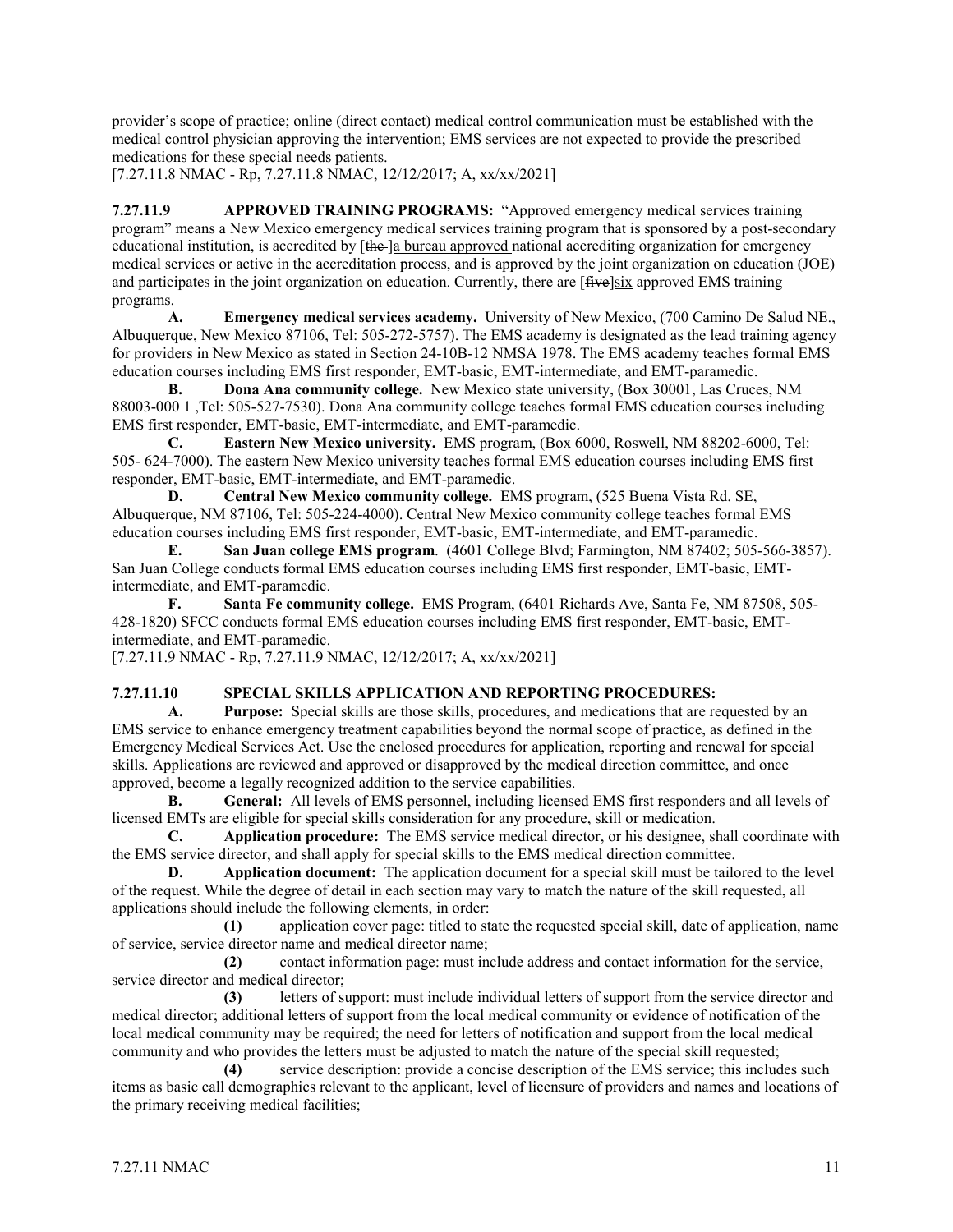**(5)** description of the special skill: provide a description of the procedure, medication or requested skill; include information on risks, benefits, indications and contraindications;

**(6)** justification and statement of need: provide a statement explaining why the special skill is needed; this should include a description of the current medical intervention or alternative practice to the special skill and a risk or benefit analysis that supports the special skill requested; the estimated number of potential interventions per year, other relevant statistical data and a statement indicating the level of current scientific information/studies to support the requested special skill; the level of scientific justification can be adjusted to match the level of the special skill requested;

**(7)** protocol: provide a copy of the treatment protocol; include other operational protocols relevant to the special skill, if applicable;

**(8)** training: provide a training syllabus; this must include learning objectives and the training hours for initial and continuing education; this section should also include a description of the instructors, how training will be completed, and a description of the method used to initially evaluate the skill; once initial training is completed, a list of trained and approved personnel shall be provided to the medical direction committee; these special skill authorized licensed EMS personnel must appear on the service's personnel list on the *New Mexico EMS tracking and reporting system database*.

**(9)** QA/QI program: provide a description of the QA/QI process for the special skill, including frequency of evaluation, names and qualifications of the personnel involved in the process; include a copy of the evaluation tool or forms that will be used, if applicable; and

**(10)** the application and all supporting documentation shall be submitted to the EMS bureau, attn: [state-]EMS [training coordinator]program manager.

**E.** Applicants may involve the EMS regional offices when preparing a special skill request and include a letter evidencing regional review. Applicants shall forward a copy of their application to their EMS regional office when completed.

**F.** Upon receipt, the state EMS medical director and state EMS [training coordinator]program manager will review the application. The service will be notified if the application is found to be incomplete or to contain significant errors.

**G.** Applications must be received at the bureau at least [45]30 days prior to the next regularly scheduled medical direction committee meeting to be placed on the agenda of that meeting for consideration by the medical direction committee.

**H.** The medical direction committee shall take action on all special skills applications on the agenda at their regularly scheduled meeting. The medical direction committee may take the following actions on the application: approved with limitations or restrictions, denied or tabled with a request for a formal presentation or additional information by the requesting service medical director or their designee.

**I.** The medical direction committee may give an approval subject to specific conditions, limitations or restrictions. This may include a written and practical examination.

**J.** Within 10 working days following the decision of the medical direction committee, the state EMS [training coordinator]program manager shall provide a written or email response to the applicant regarding the action of the medical direction committee.

**K.** Special skills may not be utilized until receipt of the special skill approval letter from the bureau any specific conditions or limitations will be evidenced in the approval letter from the bureau.

**L. Monitoring:** It is expected that EMS services with approved special skills will continuously comply with the requirements of their application and approval letter. This includes, but is not limited to, such items as training curricula, approved instructors, quality assurance, protocols and data collection. Any changes to the approved application shall be sent to the state EMS [training coordinator] program manager for concurrence/coordination with the medical direction committee.

**M.** The medical direction committee may immediately suspend or revoke special skill privileges for an individual or service that loses medical direction, or fails to comply with the stated requirements, or for any other reason to protect the health and welfare of the people of New Mexico.

**N.** If a new medical director assumes control of a service with an active special skill program, the bureau shall receive a letter of support from the new medical director within 30 days or the special skill approval may be withdrawn.

**O.** The service shall maintain a current list of all providers trained and approved to utilize the special skill. This list must be provided to the bureau upon request.

**P. Reporting:** The service shall provide to the [state EMS training coordinator]EMS program manager periodic written special skill reports. During the first year, the [report shall be due semi-annually, occurring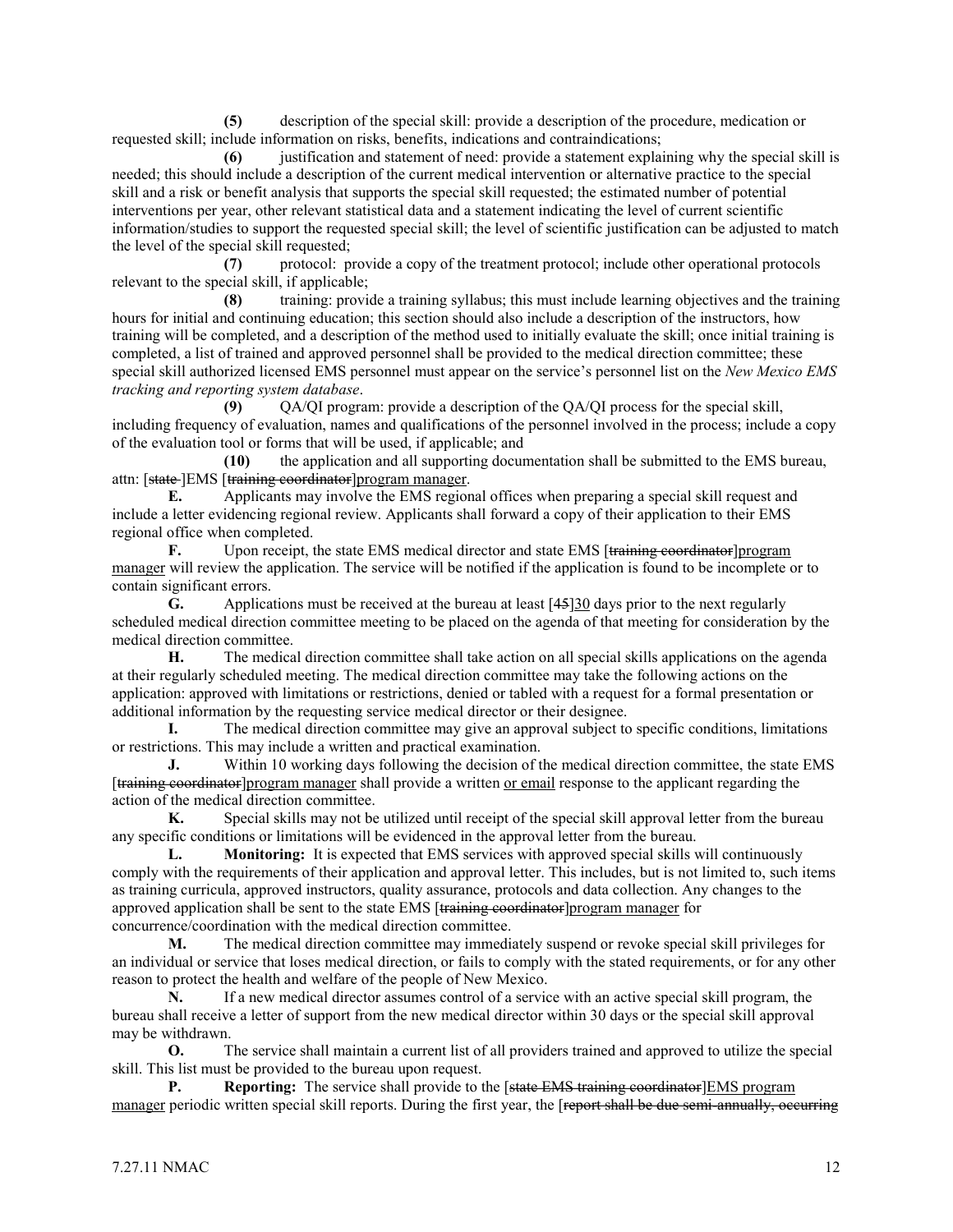on June 1 and December 1.] EMS bureau or medical direction committee may request a semi-annual report; [S]subsequent reports shall be due annually on June 1. The EMS bureau or medical direction committee may request a report at any time. The medical direction committee may excuse an agency from the yearly report based on adequate surveillance being available from the state patient care report database.

**Q. Report document:** The written special skill report shall include the following minimum elements:

**(1)** report cover page: titled to state the special skill reported, date, name of service, service director and medical director;

**(2)** contact information page: shall include address and contact information for the service, service director and medical director;

**(3)** letters of support: must include individual letters of continued support from the service director and service medical director;

**(4)** statistics and outcome data: provide data on the utilization and patient outcomes involving the special skill; do not include patient identifiers; all adverse outcomes related to the special skill must be reported;

**(5)** continuing education: provide evidence of the continuing education program and refresher program;

**(6)** personnel list: provide a list of all personnel authorized to perform the special skill; these special skill authorized licensed EMS personnel must appear on the service's personnel list required for the *New Mexico EMS tracking and reporting system database*.

**(7)** QA/QI program: provide evidence of the ongoing QA/QI program;

**(8)** renewal: during a regularly scheduled meeting, the medical direction committee shall review all ongoing individual special skills programs on their three year anniversary and make a determination on renewal;

**(9)** if the medical direction committee determines not to provide automatic renewal on an ongoing special skill program, the state EMS [training coordinator] program manager shall provide a written notification to the service director and the service medical director within 10 working days; and

**(10)** the special skills program will be placed on the agenda of the next, or subsequent, regularly scheduled meeting of the medical direction committee and final determination regarding renewal will be made.

**R.** Special skills programs will remain active until a final determination regarding renewal has been made.

# **S. Special skills application:**

- **(1)** general section;
- **(2)** EMS service name;
- **(3)** address;
- **(4)** service chief/director;
- **(5)** contact phone number;
- **(6)** physician medical director;
- **(7)** physician/medical director contact phone number;
- **(8)** special skill proposed;
- **(9)** level of licensure necessary for special skill;
- **(10)** estimated number of personnel to be trained;
- **(11)** estimated date of initial training;
- **(12)** training/quality assurance;
- **(13)** describe or identify the curriculum, including learning objectives, training hours, etc.;
- **(14)** please identify the lead instructor and provide a brief summary of their qualifications or

attach a resume;

- **(15)** resumes required for new instructors;
- **(16)** if training/experience is required, provide a letter of commitment from the supporting

institution;

- **(17)** describe or attach a proposed continuing education plan;
- **(18)** attach a description of quality assurance plan, including periodic case reviews and

ongoing problems;

- **(19)** identification and steps for remedial action if necessary;
- **(20)** signatures; person completing the application, service chief/service director and medical